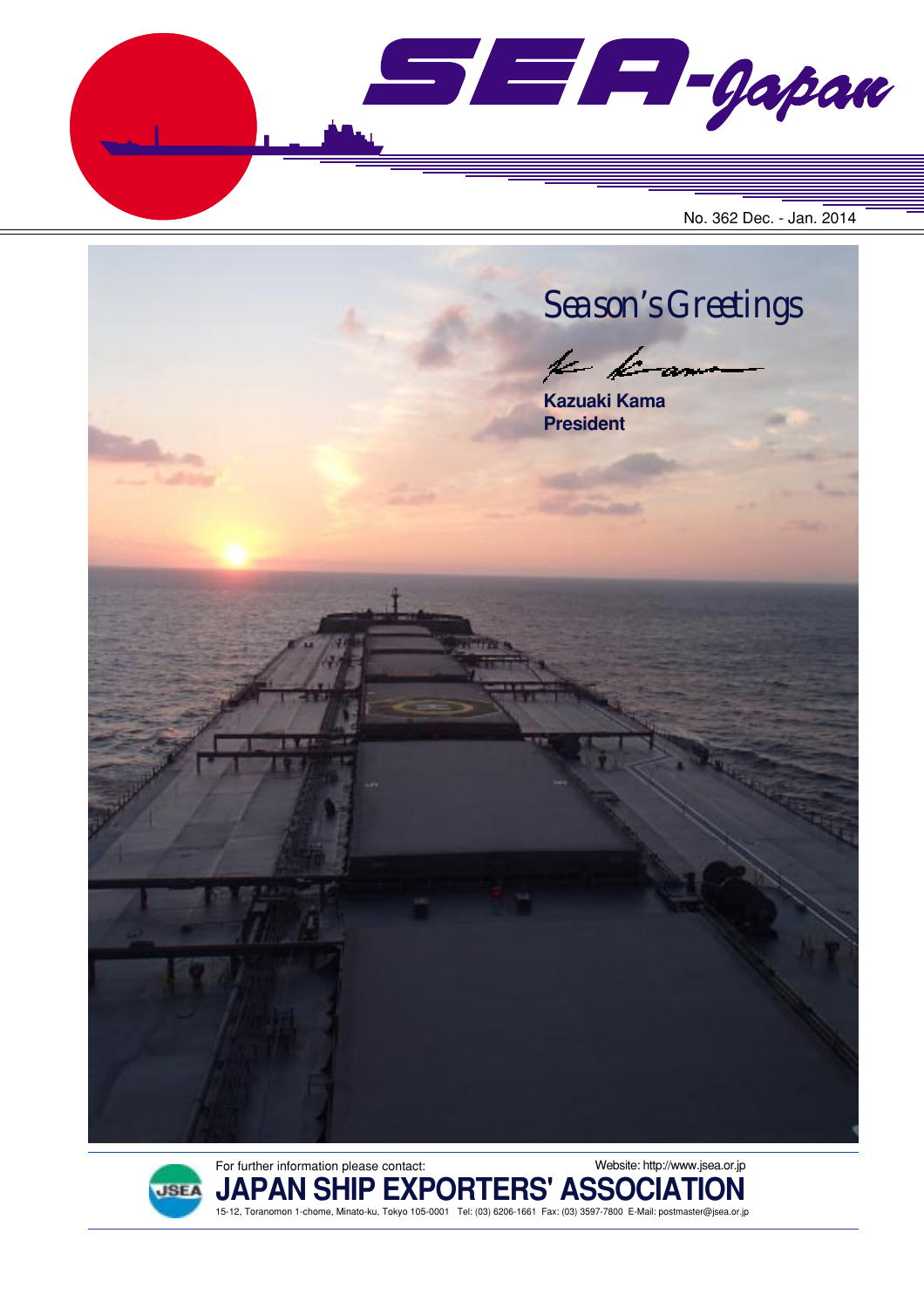### JMU completes 209,000DWT bulk carrier, AEGEAN CLOVER

Japan Marine United Corporation (JMU) has delivered AEGEAN CLO-VER, the 209,000DWT bulk carrier at the Ariake Shipyard on October 4, 2013.

This is the second vessel of newly developed series of Cape-size bulk carrier, called the "G-Series," which target is 25% reduction of fuel consumption at actual sea lower than existing ships, and category of Phase 2 of Energy Efficiency Design Index (EEDI) defined in MARPOL Annex VI.

The vessel can achieve impressive hull performance by the technologies of the sophisticated lower resistance hull form, optimized energy saving devices of SSD (Super Stream Duct) and Surf-Bulb (Rudder Fin with Bulb) equipped in front of and behind the propeller respectively, the unique bow shape, called the "LEADGE BOW," which reduces the added wave resistance both at laden and ballast conditions and well-refined accommodation house with low air resistance shape.

And a high efficiency machinery plant is equipped with selection of main engine, MAN B&W 7S65ME-C, and an advanced waste heat recovery system consists of turbocharger generator (Hybrid-turbocharger). And further a shaft motor gives low fuel consumption to assist propulsion with surplus electric power generated by the waste heat recovery system.

With the above fuel consumption benefit, AEGEAN CLOVER is the

most competitive and efficient Cape size bulk carrier to carry coal and iron ore between Asia and Australia with large deadweight at shallow draft, large hold capacity and large cargo hatch opening, keeping high

flexibility for port restrictions. **Principal particulars**  $L(o.a.)$  x B x D: 299.99m x 50.0m x 25.0m DWT/GT: 209,649MT/107,051 Grain Capacity:  $221,478m<sup>3</sup>$ Main engine: MAN B&W 7S65ME-C8.2 x 1 unit Speed: 14.70kt Complement: 25

Classification: NK



### **"IS" NEW I-STAR series** Imabari announces new development of 63,000DWT-type bulker

Imabari Shipbuilding Co., Ltd. has developed a new 63,000DWT-type bulk carrier in the series of its "IS" NEW I-STAR (called NEW I-STAR). The predecessor of the NEW I-STAR is "IS" I-STAR of 61,000DWT-type bulk carrier, commonly called the I-STAR. The first vessel of the preceding series was completed in September 2010, and 55 vessels have already been delivered, gaining the top share in the world fleet of this category. (\*) In addition to the great number of constructions, vessels of the series have been enjoying a very high reputation from domestic and overseas clients on



*61,000DWT-type bulk carrier "IS" I-STAR*

the superb performance in actual navigation. [(\*) *Based on the Summary from IHS Fairplay Survey*]

The NEW I-STAR is based on the I-STAR to maintain its superior design concept and has increased deadweight by 2,000 tons while decreasing fuel consumption by around 12% as a result of reviewing the main propulsion unit and energy saving technologies. The vessel is now more economical and environmentally friendly. Imabari Shipbuilding Co., Ltd. says that it will continue to build far better vessels to cope with the expectation of their customers for the ship quality and long-lasting satisfaction.

#### **Principal Particulars of the NEW I-STAR series:**

| 199.9 <sub>m</sub> |
|--------------------|
| 32.24m             |
| 19.15m             |
| 63,000t            |
|                    |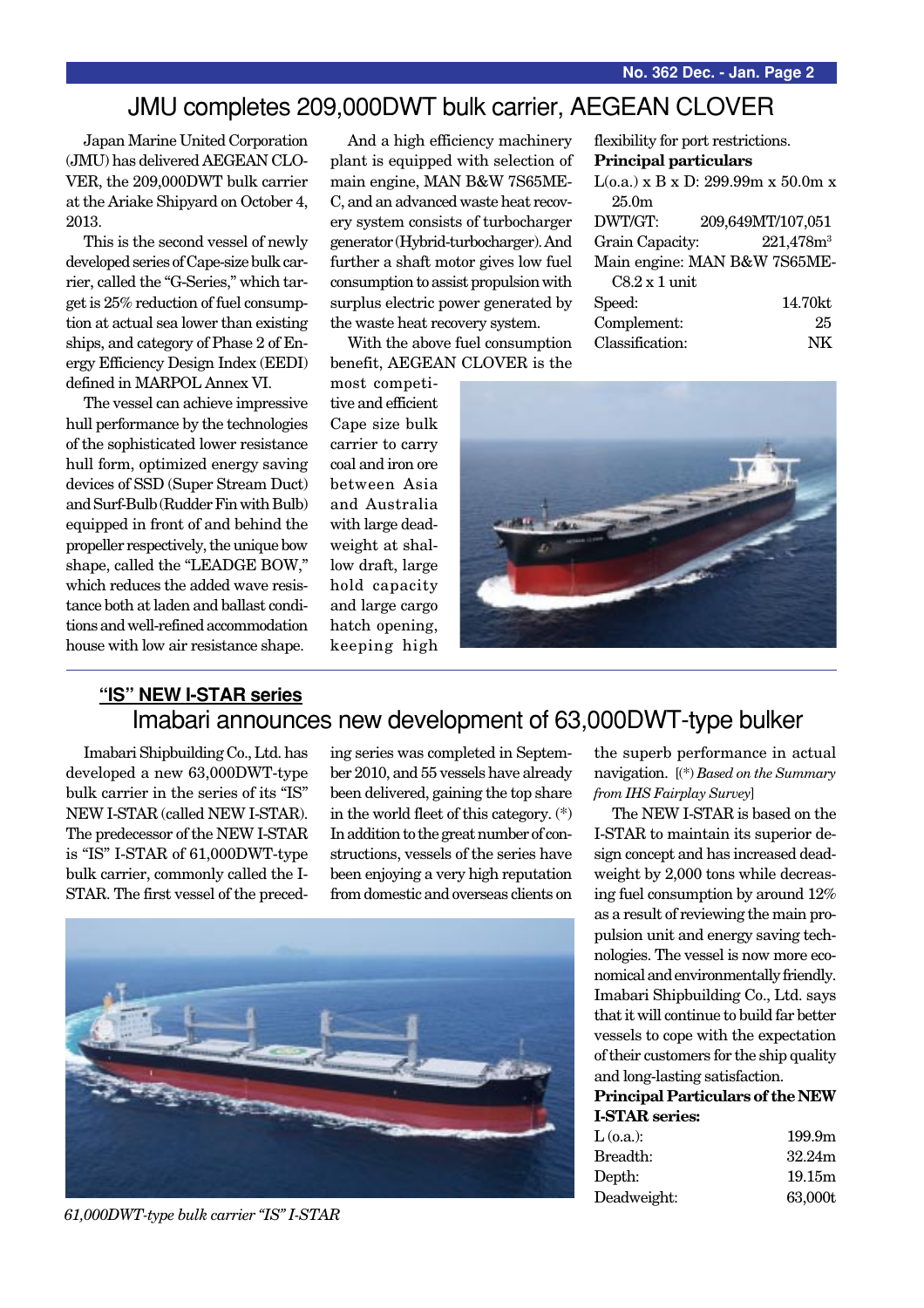## Kawasaki delivers LNG carrier, GRACE DAHLIA, to NYK Line

Kawasaki Heavy Industries, Ltd. has delivered the LNG carrier GRACE DAHLIA (Hull No.: 1665) to Nippon Yusen Kabushiki Kaisha (NYK Line). This is the second 177,000m3 LNG carrier delivered by Kawasaki and is the world's largest Moss-type LNG carrier currently in operation. The significant increase in LNG carrying capacity that this vessel offers was made possible by expanding the size of the cargo tanks. Kawasaki has ensured that the shipshore compatibility and outstanding propulsion performance of its existing vessels are not affected by this upgrade.

The GRACE DAHLIA uses the Kawasaki advanced reheat turbine plant (Kawasaki URA Plant) developed specially for LNG carriers. This plant is based on a reheat cycle where the steam used in the high-pressure turbine is reheated back in the boiler, and then sent on to drive the mediumpressure turbine. This cycle, combined with a high-pressure, high-temperature boiler, achieves a dramatic in-

### **To our readers**

- Please notify us of any change in address by letter, telefax, or E-mail together with the old mailing label to ensure you continue to receive SEA-Japan.
- We welcome your comments about SEA-Japan. Please address all correspondence to the Japan Ship Exporters' Association (JSEA), or the Japan Ship Centre (JETRO) in London.
- Address (Tokyo): 15-12, Toranomon 1-chome, Minato-ku, Tokyo 105-0001 / Tel: +81-3- 6206-1661 Fax: +81-3-3597- 7800
- E-mail: postmaster@jsea.or.jp
- Address (London): Japan Ship Centre (JETRO), MidCity Place, 71 High Holborn, London WC1V 6AL, UK / Tel: +44- 20-7421-8340 / Fax: +44-20- 7421-0009
- Portalsite: maritimejapan.com

crease in thermal efficiency. As a result, fuel consumption is improved by approximately 15% compared to conventional steam turbine plants.

This vessel features four Moss-type spherical LNG

tanks with a total capacity of 177,427m3 . The LNG tanks use the Kawasaki Panel System, a high-performance insulation system developed by Kawasaki that keeps the boil-off rate to no more than 0.1% per day. The cargo holds housing the LNG tanks employ a double-hull, doublebottom structure to protect the tanks from damage in the case of an accident.

The pilothouse is equipped with state-of-the-art, network-connected nautical equipment and a satellite communication system, and all information needed for navigating the ship is displayed on a central monitor to enable safe and efficient ship handling. In addition, the pilothouse has windows on all sides to give the operators a 360-degree view. Cargo operations are monitored and controlled from the cargo control room situated under the bridge in front of the accommodations, offering a clear view of the loading and unloading area. The cargo control room is provided with an Integrated Automation System (IAS) which gives control over all cargo operations and enables centralized monitoring for the main engine as well as cargo. Considerable input from operators based on their actual experience went into the development of this IAS, resulting in a highly user-friendly system.

The main boiler of the ship is able to burn Marine Gas Oil (MGO) as an environmentally friendly alternative with low sulfur content. While heavy fuel oil (HFO) is normally used, a pipe



arrangement separating HFO and MGO enables switching between the fuels with a simple operation, right before feeding to the main boiler combustor. Fuel gas can also be used as before.

Various measures have been put in place to enable cargo transport to cold regions where temperatures reach as low as -25°C. These include the Enclosed Navigation Bridge Wing, ice strengthening that meets ClassNK regulations, air bubbling system to prevent ballast tanks from freezing and other measures to ensure proper operation of equipment below freezing temperature. A ballast water management system ensures the ocean habitat is protected from unwanted environmental effects. Further, equipment reliability is enhanced through redundant configurations. Lecture rooms with educational facilities as well as accommodations for 20 lecturers and trainees are provided for the purpose of training crew members.

#### **Principal particulars**

 $L$  (o.a.) x  $L$  (b.p.) x  $B$  x  $D$  x d: about 300m x 286.50m x 52.00m x 28.00m x 11.65m

| DWT/GT:              | 86,512t/141,671 |
|----------------------|-----------------|
| Cargo tank capacity: | $177,427m^3$    |
| $(at -163°C 100%)$   |                 |

Main engine:Kawasaki URA-450 reheat cycle turbine plant x 1 unit Max. output: 29,890kW x 76rpm Speed, service: about 19.5kt Complement: 63 Classification: NK Registry: Tokyo, Japan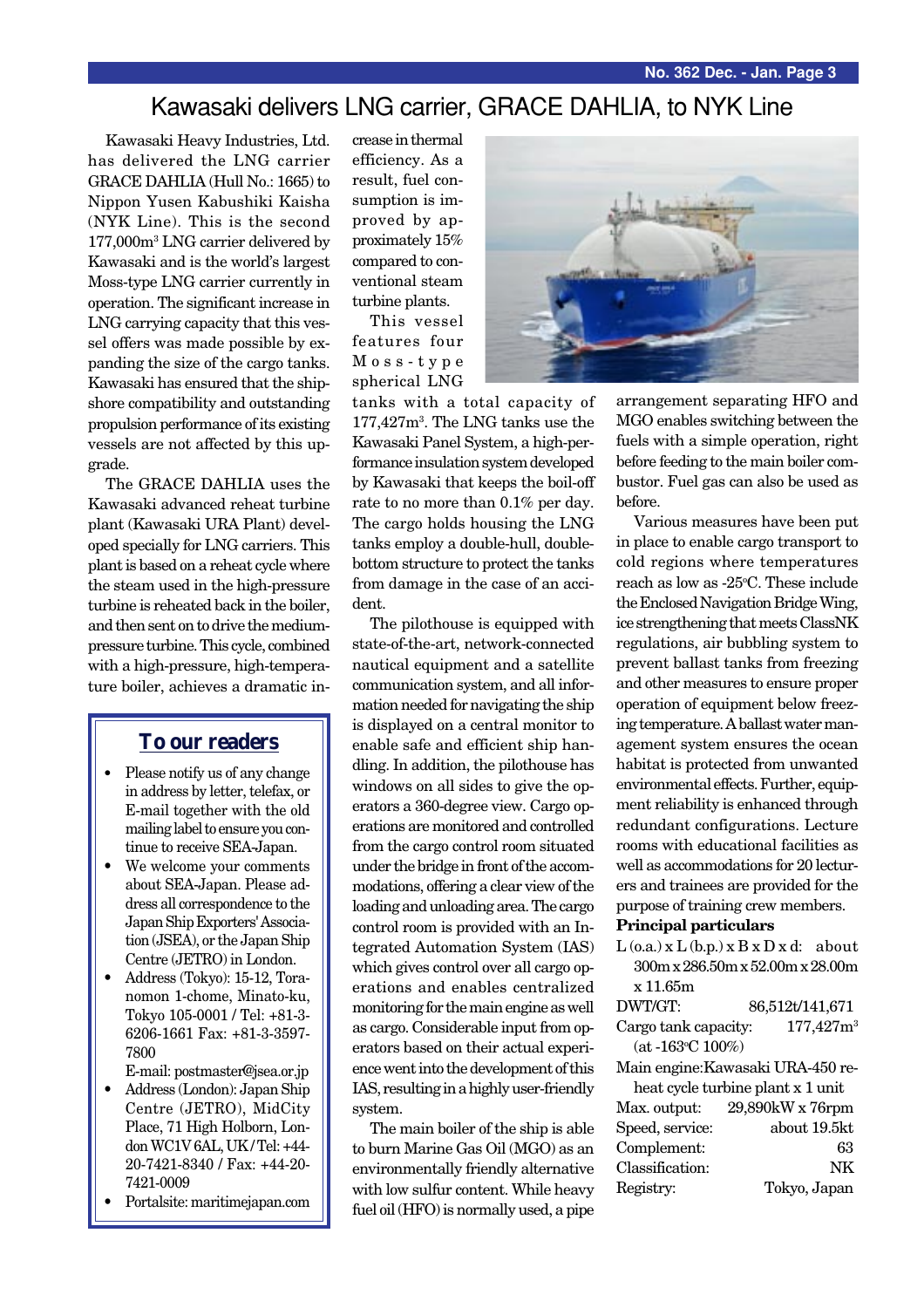### Naikai completes 9,400kl clean product tanker, OXALIS PEONY

Naikai Zosen Corporation completed construction of the 9,400kl petroleum refined clean product tanker, OXALIS PEONY, for Oxalis Shipping Co. Pte. Ltd. on September 26, 2013.

The OXALIS PEONY is a refined clean petroleum product tanker now engaged in transport of jet fuel oil in the sea areas around Singapore.

Cargo tanks including a slop tank are separated into ten compartments and protected with a double bottom and double side-shells. The safety of bunker oil tanks is also secured with the double side shells and bottom. These countermeasures ensure the prevention of marine pollution from the leakage of cargo oil and/or bunker oil. The capacity of cargo tanks totals 9,800kl, and cargo loading or unloading can be achieved with two electrically-driven screw pumps having a capacity of 1,200m3 /h.

The vessel is designed to have superior ship maneuverability and good



performance in ship speed and uses the super VecTwin rudders and bow thrusters. The hull form design and equipment have improved lateral movement and turning on the spot, increasing the maneuverability compared to before.

#### **Principal particulars**

L (o.a.) x B x D x d:116.30m x 19.40m x 10.10m x 7.00m (full load)

| DWT/GT:         | 8,609t/5,725                    |
|-----------------|---------------------------------|
|                 | Main engine: Hanshin LH46LA x 1 |
| unit            |                                 |
| MCO:            | 3,309kW x 220min <sup>-1</sup>  |
| NCO:            | 2,813kW x 208min <sup>-1</sup>  |
| Speed, service: | about 12.5kt                    |
| Complement:     | 18                              |
| Classification: | NK                              |
| Registry:       | Singapore                       |
| Completion:     | September 26, 2013              |
|                 |                                 |

### Sanoyas delivers Panamax bulk carrier, LORD STAR

Sanoyas Shipbuilding Corporation delivered the LORD STAR, an 82,938DWT Panamax bulk carrier, constructed at the Mizushima Shipyard to Green Spanker Shipping S.A. on September 4, 2013. The vessel has improved fuel consumption by 10% compared to the existing Sanoyas Panamax bulk carrier, but maintains a loading capacity of 83,000t that is the biggest in this category. The vessel is the fourth of the new series of the 83,000DWT type Panamax, which will contribute to seaborne trade with utmost fuel-saving efficiency.

The propulsion efficiency has greatly been improved by installing the low-speed and long-stroke fueloptimized main engine combined with a high-efficiency propeller and the Sanoyas energy saving device called STF (Sanoyas-Tandem-Fin (patent):



max. 6% energy saving) mounted on the stern shell, which also contribute to the reduction of  $CO<sub>2</sub>$  emissions.

Various countermeasures for the protection of the environment are taken by adopting the main engine complying with the  $NO<sub>x</sub>$  emission Tier II limit to prevent air pollution, protected fuel oil tank, and independent holding tanks for accommodation drainage, dirty hold bilge, and rainwater on the upper deck. In addition, dedicated fresh water tanks are provided for storing hold washing water generated by a large capacity type fresh water generator. For improvement of vessel maintenance, access trunks are arranged to allow access from upper deck to double bottom even in the laden condition.

Accommodation, applying the new Maritime Labour Convention in advance, ensures comfort for the officers/crews, and safe maneuverability is achieved with organized arrange-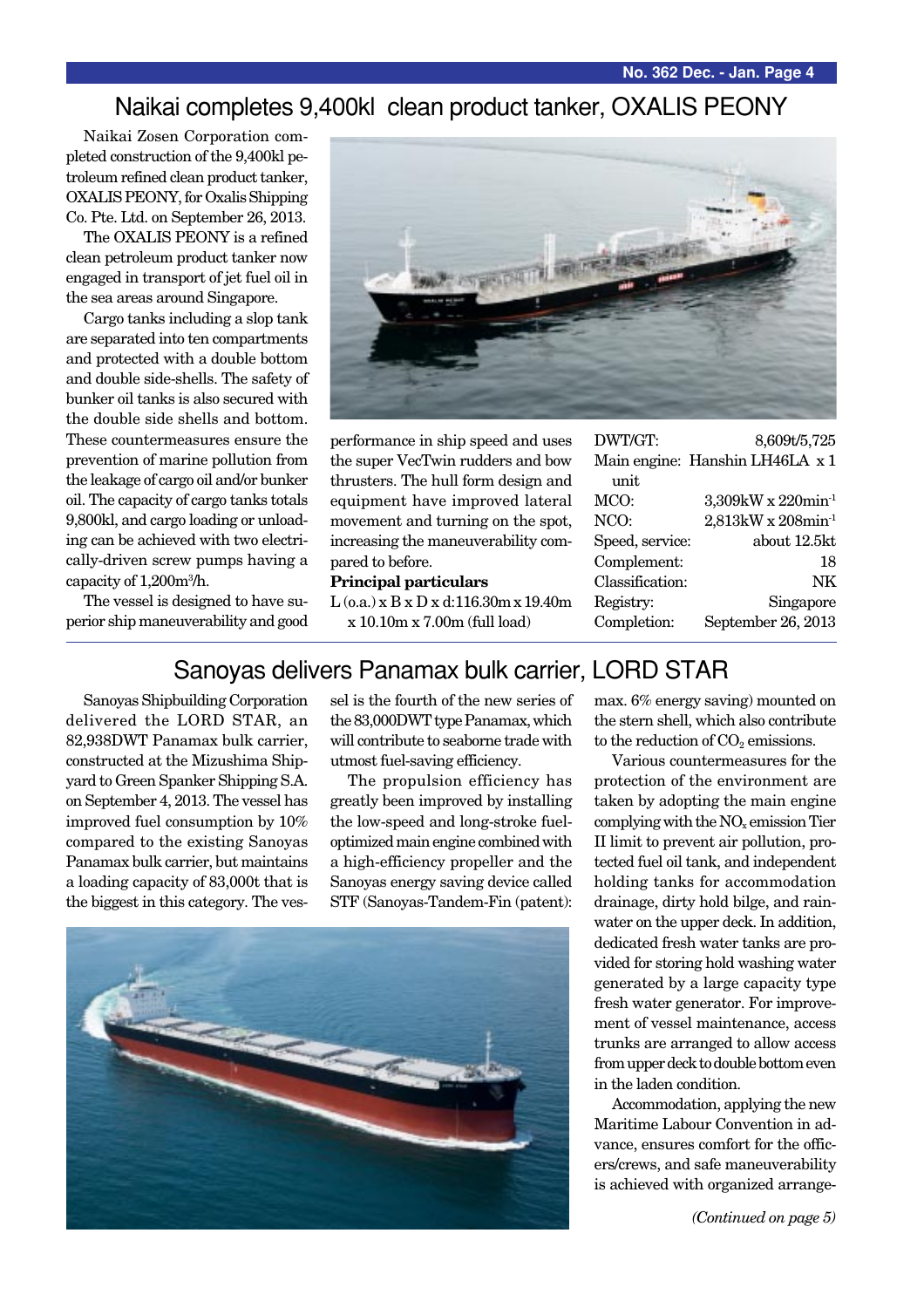## Tsuneishi markets first external generator engine waste heat recovery units for ships

Tsuneishi Shipbuilding Co., Ltd. and Miura Co., Ltd. have co-developed the shipbuilding industry's first external "generator engine waste heat recovery unit" (patent pending).

"Generator Engine Waste Heat Recovery Unit" allows collection of exhaust heat from the generator engine equipped in the ship as a heat resource. The unit converts the heat to energy for the auxiliary boiler and can reduce the auxiliary boiler's fuel consumption by 12-25 %.

Originally, the heat resources aboard the ship used exhaust heat from the main engine. But as efforts to reduce exhaust  $CO<sub>2</sub>$  and  $NO<sub>x</sub>$  have lowered the temperature of exhaust from the main engine, it has become difficult to obtain the required energy. Additionally, the exhaust heat of an onboard generator engine inside the ship has less energy than the main engine. Therefore this couldn't be put to effective use either.

The "Generator engine waste heat recovery unit" which has now been developed can be installed to the respective generator engines to connect to a main engine's auxiliary boiler which used to be the exhaust machine heat collecting unit. These new generator engine waste heat recovery unit can collect exhaust heat from multiple generator engines efficiently and complement the main engine's utilization of exhaust heat. Tsuneishi Shipbuilding Co., Ltd. has already decided to introduce this "generator engine waste heat recovery unit" to some ships which will be built after 2014. Features are:

- In case it is introduced to Tsuneishi Shipbuilding's ship, the amount of heat collected from generator engines will be about 10% of the heat collected from the main engine, and about 100kg/h of steam can be generated. Without increasing the size of the auxiliary boiler, it can generate the sufficient amount of steam required to keep inside the ship.
- With the cooperation of Daihatsu Diesel Mfg. Co., Ltd. (Headquarters: Osaka City, Osaka Prefecture), a newly developed specialized silencer is also equipped to this unit, helping

to decrease the noise heard in the neighborhoods when a ship enters the port.

- Flexible layout is possible so that the maintenance space can be secured for various pipe configurations or machine structures around the generator engines and the auxiliary boiler.
- To prevent soot from building up in conducting tubes inside the unit, a high pressure air soot blower is installed to each conducting tube.

#### **Specifications**

|             | Heat transmission area:      | 10.8m <sup>2</sup> |
|-------------|------------------------------|--------------------|
|             | Reserved water quantity:     | 270kg              |
| Dry weight: |                              | 870 <sub>kg</sub>  |
| Size:       | Approx. $5,300$ mm $(H)$ and |                    |
|             | Approx. $600$ mm $(F)$       |                    |

- Amount of generated steam:Approx. 100kg/h (in case of Tsuneishi Shipbuilding's ship under 50% load to a generator)
- Heat exchange: Fume tube type Feed-water control

Control type: Control water level of the boiler on the main engine side.

Circulation type: Natural circulation system





Arrangement of auxiliary boiler and generator engine waste heat recovery units

#### *(Continued from page 4)*

ment and rear visibility in the wheelhouse.

#### **Principal particulars**

Owner:Green Spanker Shipping S.A. Hull No.: 1325 Delivery: September 4, 2013

## $L$  (o.a.)  $x L$  (b.p.)  $x B x D x d$ :

229.00m x 225.00m x 32.24m x 20.20m x 14.648m DWT/GT: 82,938t/43,656 Cargo hold capacity: 95,892m<sup>3</sup> (grain) Speed, service: about 14.5kt Main engine: MAN B&W 6S60MC-

| $C8.2 \times 1$ unit |         |
|----------------------|---------|
| MCO:                 | 9,750kW |
| Complement           | 25      |
| Classification:      | NK      |
| Registry:            | Panama  |